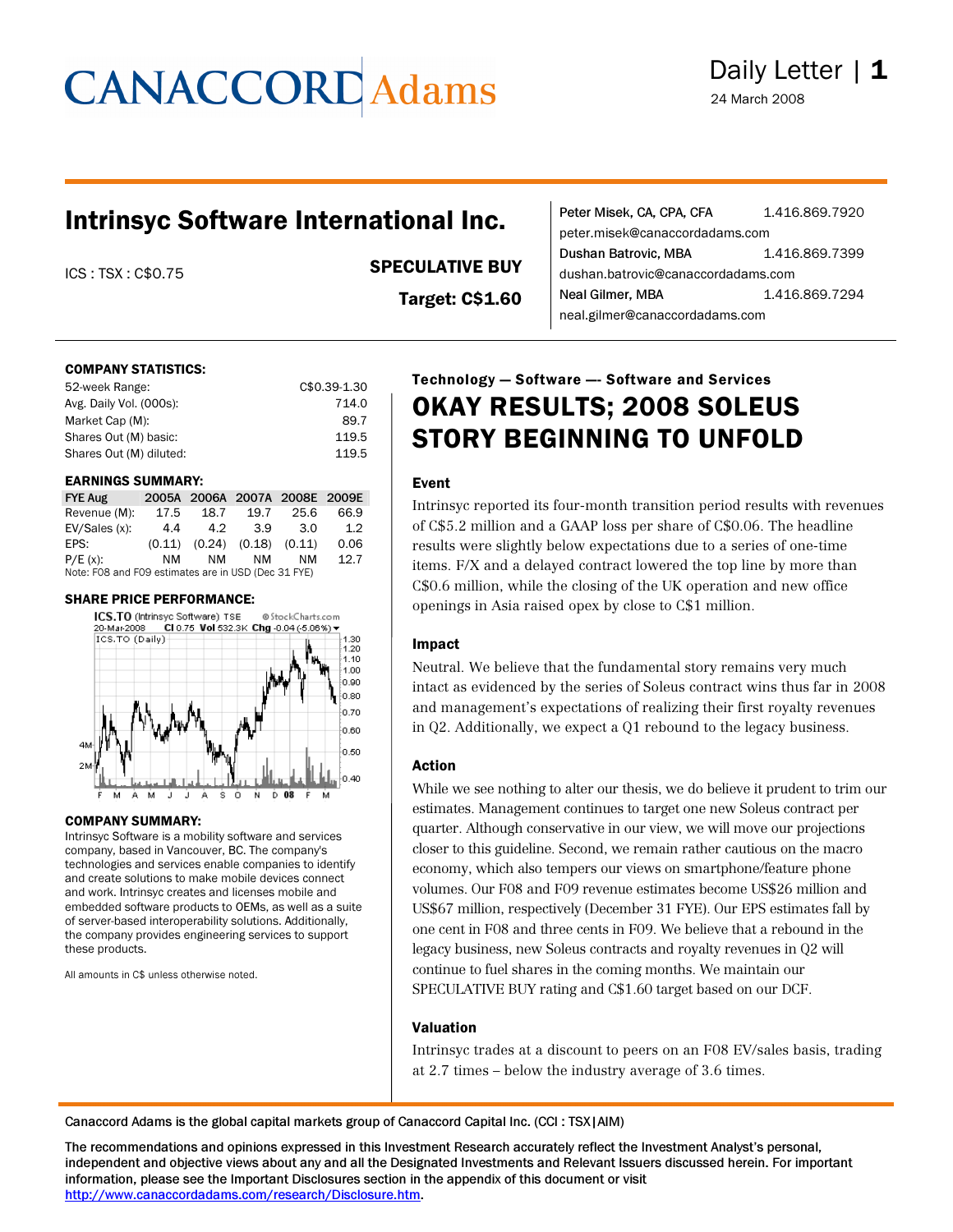#### Outlook and recommendation

Intrinsyc's headline results were slightly below expectations due to a series of one-time items and adverse foreign exchange effects. We believe that the fundamental story remains very much intact as evidenced by the series of Soleus contract wins thus far in 2008 and management's expectations of realizing their first royalty revenues in Q2. F/X and a delayed contract lowered the top line by more than C\$0.6 million, while the closing of the UK operation and new office openings in Asia raised opex by close to C\$1 million according to our calculations.

We believe that, with roughly C\$40 million in cash post financing, Intrinsyc has the resources to see its multiple Soleus contracts through to fruition (i.e., significant ramp in high-margin recurring royalty revenue in the back half of 2008). Additionally, we expect that, with the added balance sheet flexibility, Intrinsyc will likely consider small acquisitions that expand either the company's addressable market or product functionality.

In summary, we believe that a rebound in the legacy business, new Soleus contract announcements and royalty revenues in Q2 will continue to fuel shares in the coming months. We maintain our SPECULATIVE BUY recommendation and C\$1.60 target based on our DCF.

#### Transition period results

Intrinsyc reported its four-month transition period results with revenues of C\$5.2 million and GAAP loss per share of C\$0.06. The results were slightly below our rough estimation of C\$6-7 million and a GAAP loss per share of approximately C\$0.04. The company noted that revenue and gross margin were impacted by a late contract signing in the period as well as foreign exchange headwinds. Included in the results was a restructuring charge of C\$0.65 million related to the closure of its UK engineering office.

The revenues of C\$5.2 million and gross margin of 36% for the transition period were a little on the light side, however we view the miss as immaterial. The company noted that revenue and gross margin was negatively impacted by C\$0.43 million (using Q4/F07 exchange rates) due to the depreciation of the US dollar. Adjusting for these two items, we believe that the legacy business remains strong. At the same time, Intrinsyc is executing on its go-to-market strategy with Soleus. Management noted on the conference call that it expects to begin to recording Soleus licence revenue in late Q2 of this year.

Operating expenses for the period totalled C\$9.0 million. R&D costs were C\$3.3 million or 64% of revenue, slightly above Q4/F07 as a percentage of revenue. G&A expenses came in at C\$2.2 million or 41% of revenue. The company noted that the expenses included the costs of opening its Taiwan office and Asian operations. Management noted that G&A should fall to levels similar to those reported in Q4/F07 going forward. Sales and marketing expenses were C\$2.4 million or 45% of revenue for the transition period as the company continued to invest in its go-to-market strategy and to build awareness as a wireless software provider. Intrinsyc also incurred restructuring charges of C\$0.6 million to close its UK engineering office as previously announced on its Q4/F07 conference call. The company does not expect further restructuring charges related to the closure of this office. The company used C\$7.6 million of cash in the period, primarily driven by the net loss in the period and investment in working capital. The company ended the period with C\$12.0 million in cash. Subsequent to the end of the period the company raised approximately C\$30 million in cash through an offering of 28.6 million shares.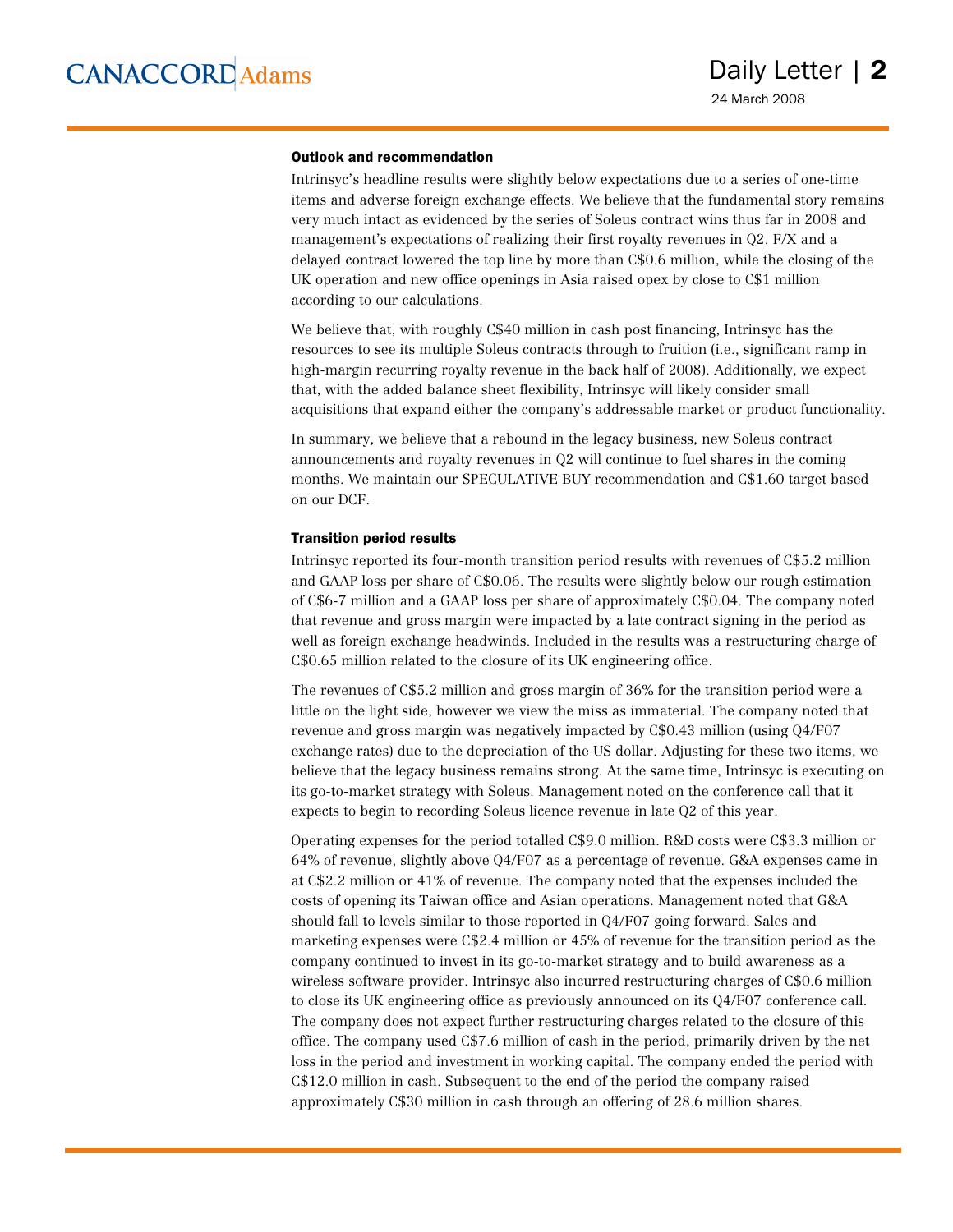#### Estimate revisions

While we see nothing in Intrinsyc's results that would alter our thesis, we do believe it prudent to trim our estimates. Management continues to target one new Soleus contract per quarter. Although we believe this figure is conservative, we will move our projections closer to this guideline. Second, we remain rather cautious on the macro economy, which also tempers our views on smartphone/feature phone volumes in general. For F08, we are lowering our revenue from C\$29.7 million (based on August 31 FYE) to US\$25.6 million (based on December 31 FYE). Our loss per share drops by one cent to US\$0.11 from C\$0.10 previously. For F09, we are lowering sales from C\$69 million (based on August 31 FYE) to US\$67 million (based on December 31 FYE). Our EPS falls to US\$0.06 from C\$0.09. The drop is partially attributed to a higher share count as a result of the recent equity financing.

#### Figure 1: Estimate revisions

|                                   | <b>F08</b> | <b>F09</b> |
|-----------------------------------|------------|------------|
| Revenue (M)                       |            |            |
| Revised                           | 25.6       | 66.9       |
| Original*                         | 29.7       | 69.1       |
| <b>Adjusted EPS</b>               |            |            |
| Revised                           | (0.11)     | 0.06       |
| Original*                         | (0.10)     | 0.09       |
| Source: Canaccord Adams estimates |            |            |

\* Based on August 31 FYE and CDN dollars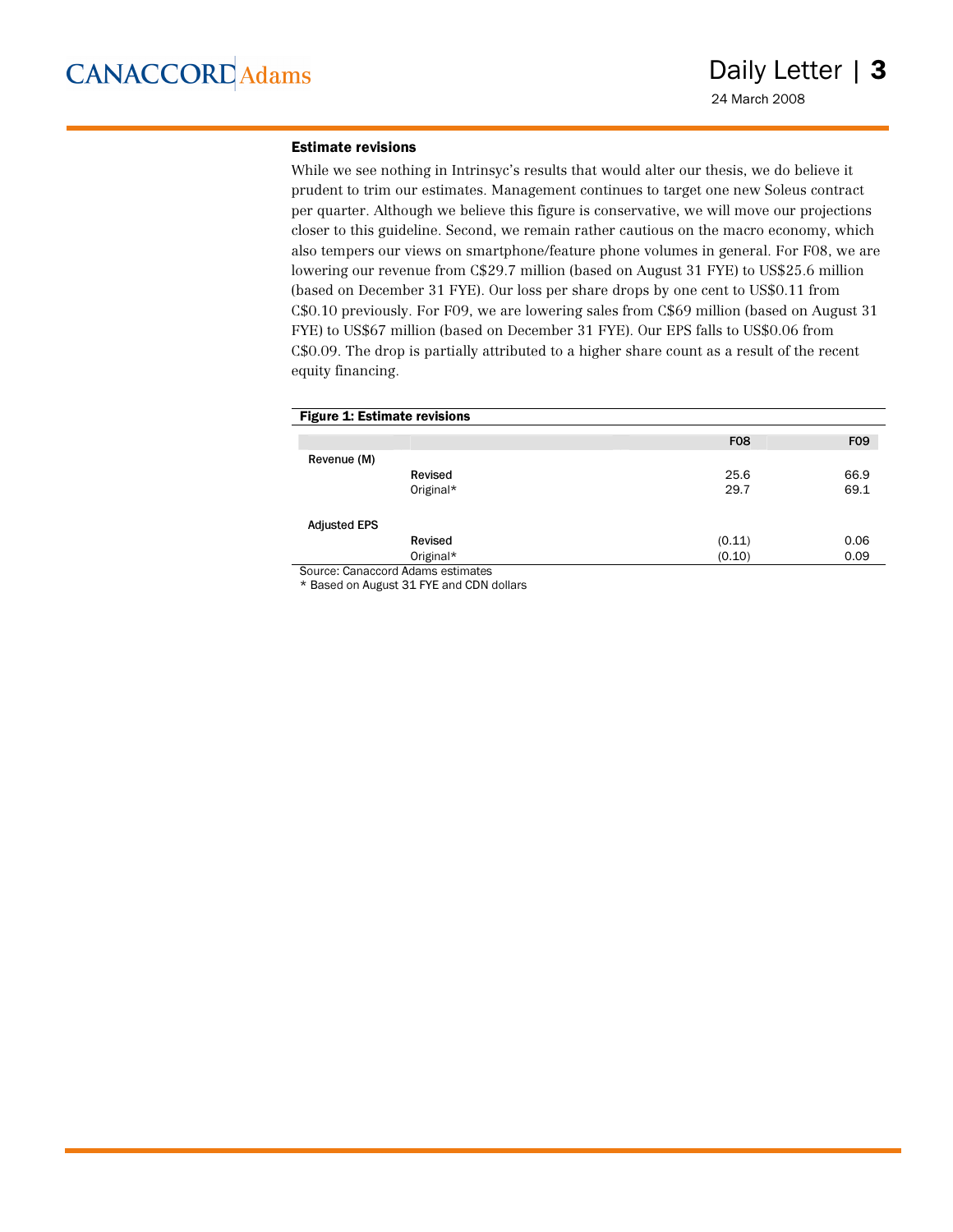#### Valuation

Intrinsyc trades at a discount to peers on an F08 EV/Sales basis trading at 2.7 times, below the industry average of 3.6 times. We believe the company should be trading at higher multiples than the peer average due to its impressive growth potential in F08 and beyond.

| <b>Figure 2: Comparables</b> |             |         |             |            |            |           |            |            |           |                  |            |                  |            |
|------------------------------|-------------|---------|-------------|------------|------------|-----------|------------|------------|-----------|------------------|------------|------------------|------------|
|                              |             |         |             | Revenue    |            |           | <b>EPS</b> |            |           | EV/Sales         |            | P/E              |            |
|                              |             |         | <b>LAST</b> | <b>F07</b> | <b>F08</b> | Growth    | <b>F07</b> | <b>F08</b> | Growth    | F <sub>0</sub> 7 | <b>F08</b> | F <sub>0</sub> 7 | <b>F08</b> |
| Access                       | 4813        | $:$ TSE | 297,000     | 30,655     | 34,302     | 12%       | $-36,482$  | 948        | <b>NM</b> | 3.8              | 3.4        | <b>NM</b>        | <b>NM</b>  |
| Aplix                        | 3727        | $:$ TSE | 133,000     | 6,001      | 5,738      | $-4%$     | $-66,720$  | 7,263      | <b>NM</b> | 2.2              | 2.3        | <b>NM</b>        | 18.3       |
| Trolltech                    | TROLL       | :OS     | 15.80       | 228        | 296        | 30%       | $-0.55$    | 0.04       | <b>NM</b> | 3.0              | 2.3        | <b>NM</b>        | <b>NM</b>  |
| Call Genie                   | GNE.        | :V      | \$0.51      | 2.0        | 8.7        | <b>NM</b> | $-0.15$    | $-0.11$    | <b>NM</b> | 18.0             | 4.1        | <b>NM</b>        | <b>NM</b>  |
| <b>Red Hat</b>               | <b>RHT</b>  | :N      | \$17.06     | 402        | 523        | 30%       | 0.51       | 0.70       | 38%       | 7.2              | 5.5        | 33.5             | 24.3       |
| Research In Motion           | <b>RIMM</b> | :Q      | \$104.94    | 3,037      | 6,012      | 98%       | 1.14       | 2.26       | 98%       | 18.9             | 9.5        | 92.1             | 46.4       |
| <b>Wind River</b>            | WIND        | :Q      | \$6.48      | 329        | 410        | 25%       | 0.31       | 0.45       | 43%       | 1.4              | 1.1        | 20.8             | 14.5       |
| Zamano                       | ZMNO        | :L      | 0.40        | 21         | 56         | 169%      | 0.04       | 0.06       | 53%       | 1.0              | 0.4        | 0.2              | 0.1        |
| Zi Corp.                     | <b>ZICA</b> | :Q      | \$0.61      | 13         | <b>NA</b>  | <b>NA</b> | $-0.11$    | <b>NA</b>  | <b>NM</b> | 1.5              | <b>NA</b>  | <b>NM</b>        | <b>NM</b>  |
| Average                      |             |         |             |            |            | 51%       |            |            | 58%       | 6.3              | 3.6        | 36.6             | 20.7       |
| Median                       |             |         |             |            |            | 30%       |            |            | 48%       | 3.0              | 2.9        | 27.2             | 18.3       |
|                              |             |         |             |            |            |           |            |            |           |                  |            |                  |            |
| Intrinsyc *                  | ICS.        | :T      | \$0.75      | 18         | 26         | 39%       | $-0.18$    | $-0.11$    | 59%       | 3.8              | 2.7        | ΝM               | <b>NM</b>  |
| Intrinsyc                    | ICS.        | :T      | \$1.60      | 18         | 26         | 39%       | $-0.18$    | $-0.11$    | 59%       | 10.6             | 4.6        | <b>NM</b>        | <b>NM</b>  |

Source: Bloomberg, Canaccord Adams

\* Assumed CAD/USD rate of 1.0 - F08 estimates are in USD. Includes impact of recent equity financing

#### Investment risks

The main risks to our outlook include the competitive environment intensifying, design wins taking longer than expected to close, design wins not translating into material revenue due to failed device launches, ESG division revenue erosion, and key management leaving the firm. Other risks include litigation, adverse F/X trends, slower-than-expected growth in the mobile device market, faster-than-expected ASP erosion at handset OEM/ODMs pressuring Intrinsyc's ASPs down significantly, and broader macroeconomic forces impacting the market.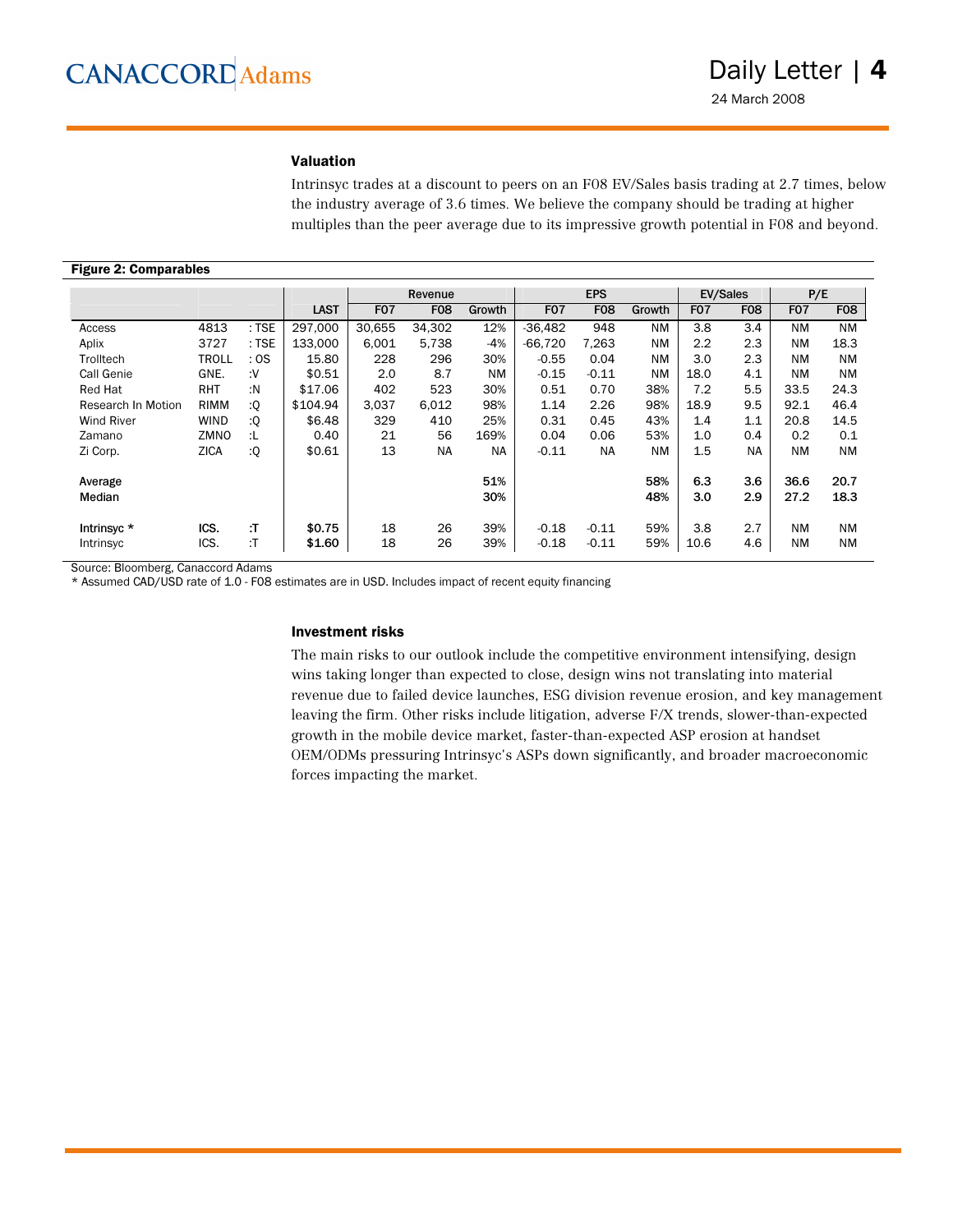## **CANACCORD** Adams

### **APPENDIX: IMPORTANT DISCLOSURES**<br>**Analyst Certification:** Each author

Each authoring analyst of Canaccord Adams whose name appears on the front page of this investment research hereby certifies that (i) the recommendations and opinions expressed in this investment research accurately reflect the authoring analyst's personal, independent and objective views about any and all of the designated investments or relevant issuers discussed herein that are within such authoring analyst's coverage universe and (ii) no part of the authoring analyst's compensation was, is, or will be, directly or indirectly, related to the specific recommendations or views expressed by the authoring analyst in the investment research.

Site Visit: An analyst has visited Intrinsyc's material operations in Vancouver, BC, Canada. No payment or reimbursement was received from the issuer for the related travel costs.

#### Price Chart:\*



\* Price charts assume event 1 indicates initiation of coverage or the beginning of the measurement period.

| <b>Distribution of Ratings:</b>                          |                                                                                                                                                                                                                                                                                                                                                                                                                                                                                                                                                                              | Coverage Universe |        | <b>IB</b> Clients |                                                                                                                 |
|----------------------------------------------------------|------------------------------------------------------------------------------------------------------------------------------------------------------------------------------------------------------------------------------------------------------------------------------------------------------------------------------------------------------------------------------------------------------------------------------------------------------------------------------------------------------------------------------------------------------------------------------|-------------------|--------|-------------------|-----------------------------------------------------------------------------------------------------------------|
| Global Stock Ratings                                     | Rating                                                                                                                                                                                                                                                                                                                                                                                                                                                                                                                                                                       | #                 | $\%$   | %                 |                                                                                                                 |
| (as of 29 February 2008)                                 | Buy                                                                                                                                                                                                                                                                                                                                                                                                                                                                                                                                                                          | 310               | 60.9%  | 43.9%             |                                                                                                                 |
|                                                          | Speculative Buy                                                                                                                                                                                                                                                                                                                                                                                                                                                                                                                                                              | 63                | 12.4%  | 71.4%             |                                                                                                                 |
|                                                          | Hold                                                                                                                                                                                                                                                                                                                                                                                                                                                                                                                                                                         | 119               | 23.4%  | 22.7%             |                                                                                                                 |
|                                                          | Sell                                                                                                                                                                                                                                                                                                                                                                                                                                                                                                                                                                         | 17                | 3.3%   | 5.9%              |                                                                                                                 |
|                                                          |                                                                                                                                                                                                                                                                                                                                                                                                                                                                                                                                                                              | 509               | 100.0% |                   |                                                                                                                 |
| <b>Canaccord Ratings</b><br>System:                      | BUY: The stock is expected to generate risk-adjusted returns of over 10% during the next 12 months.<br>HOLD: The stock is expected to generate risk-adjusted returns of 0-10% during the next 12 months.<br><b>SELL:</b> The stock is expected to generate negative risk-adjusted returns during the next 12 months.<br>NOT RATED: Canaccord Adams does not provide research coverage of the relevant issuer.<br>"Risk-adjusted return" refers to the expected return in relation to the amount of risk associated with the<br>designated investment or the relevant issuer. |                   |        |                   |                                                                                                                 |
| <b>Risk Qualifier:</b>                                   | criteria. Investments in the stock may result in material loss.                                                                                                                                                                                                                                                                                                                                                                                                                                                                                                              |                   |        |                   | <b>SPECULATIVE:</b> Stocks bear significantly higher risk that typically cannot be valued by normal fundamental |
| Canaccord Adams Research Disclosures as of 24 March 2008 |                                                                                                                                                                                                                                                                                                                                                                                                                                                                                                                                                                              |                   |        |                   |                                                                                                                 |

| сошран                                                                                                 | $\sim$<br>--------<br>. əcidəti c |
|--------------------------------------------------------------------------------------------------------|-----------------------------------|
| Intrins<br>asve<br>tiona.<br>Inc.<br>۱۳۵<br>וחר<br>TW 2<br>$\mu$ and $\mu$ and $\mu$<br>ша<br>.<br>. . | .<br>--                           |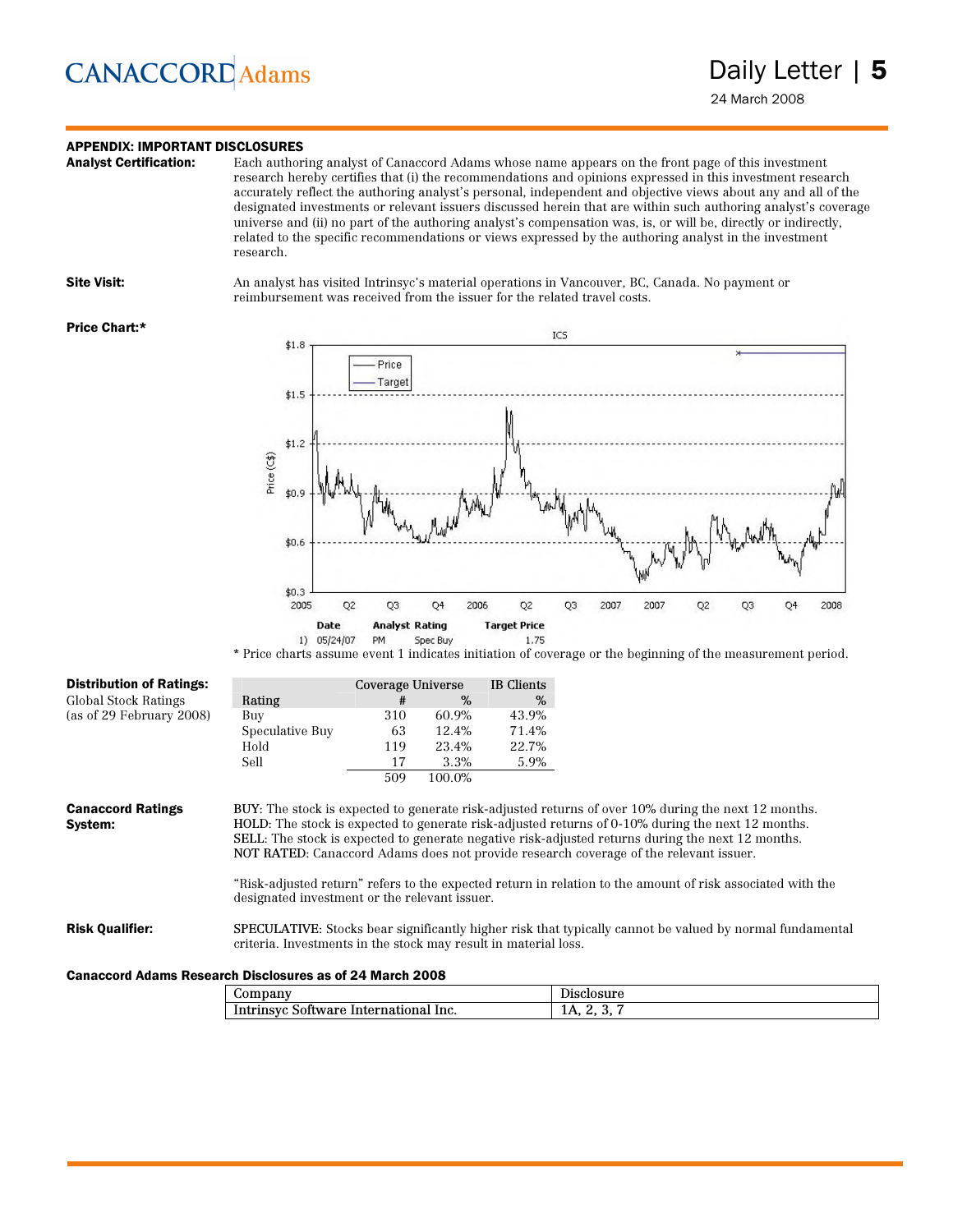### **CANACCORD** Adams

### Daily Letter | 6

24 March 2008

**1** The relevant issuer currently is, or in the past 12 months was, a client of Canaccord Adams or its affiliated companies. During this period, Canaccord Adams or its affiliated companies provided the following services to the relevant issuer: A. investment banking services. B. non-investment banking securities-related services. C. non-securities related services. 2 In the past 12 months, Canaccord Adams or its affiliated companies have received compensation for Corporate Finance/Investment Banking services from the relevant issuer. **3** In the past 12 months, Canaccord Adams or any of its affiliated companies have been lead manager, co-lead manager or co-manager of a public offering of securities of the relevant issuer or any publicly disclosed offer of securities of the relevant issuer or in any related derivatives. 4 Canaccord Adams acts as corporate broker for the relevant issuer and/or Canaccord Adams or any of its affiliated companies may have an agreement with the relevant issuer relating to the provision of Corporate Finance/Investment Banking services. 5 Canaccord Adams or any of its affiliated companies is a market maker or liquidity provider in the securities of the relevant issuer or in any related derivatives. 6 In the past 12 months, Canaccord Adams, its partners, affiliated companies, officers or directors, or any authoring analyst involved in the preparation of this investment research has provided services to the relevant issuer for remuneration, other than normal course investment advisory or trade execution services. 7 Canaccord Adams intends to seek or expects to receive compensation for Corporate Finance/Investment Banking services from the relevant issuer in the next six months. 8 The authoring analyst, a member of the authoring analyst's household, or any individual directly involved in the preparation of this investment research, has a long position in the shares or derivatives, or has any other financial interest in the relevant issuer, the value of which increases as the value of the underlying equity increases. **9** The authoring analyst, a member of the authoring analyst's household, or any individual directly involved in the preparation of this investment research, has a short position in the shares or derivatives, or has any other financial interest in the relevant issuer, the value of which increases as the value of the underlying equity decreases. **10** Those persons identified as the author(s) of this investment research, or any individual involved in the preparation of this investment research, have purchased/received shares in the relevant issuer prior to a public offering of those shares, and such person's name and details are disclosed above. 11 A partner, director, officer, employee or agent of Canaccord Adams and its affiliated companies, or a member of his/her household, is an officer, or director, or serves as an advisor or board member of the relevant issuer and/or one of its subsidiaries, and such person's name is disclosed above. 12 As of the month end immediately preceding the date of publication of this investment research, or the prior month end if publication is within 10 days following a month end, Canaccord Adams or its affiliate companies, in the aggregate, beneficially owned 1% or more of any class of the total issued share capital or other common equity securities of the relevant issuer or held any other financial interests in the relevant issuer which are significant in relation to the investment research (as disclosed above). 13 As of the month end immediately preceding the date of publication of this investment research, or the prior month end if publication is within 10 days following a month end, the relevant issuer owned 1% or more of any class of the total issued share capital in Canaccord Adams or any of its affiliated companies. **14** Other specific disclosures as described above. Canaccord Adams is the business name used by certain subsidiaries of Canaccord Capital Inc., including Canaccord Adams Inc., Canaccord Adams Limited, and Canaccord Adams, a division of Canaccord Capital

Corporation. Clients of Canaccord Adams, in the past 12 months, may have been clients of Canaccord Capital Corporation, Canaccord Capital (Europe) Limited, Canaccord Capital Corporation USA Inc., and/or Adams Harkness Financial Group Ltd.

The authoring analysts who are responsible for the preparation of this investment research are employed by Canaccord Adams, a securities broker-dealer with principal offices located in Vancouver, Calgary, Toronto, Montreal (all Canada), Boston, New York, San Francisco (all US) and London (UK).

In the event that this is compendium investment research (covering six or more relevant issuers), Canaccord Adams and its affiliated companies may choose to provide specific disclosures of the subject companies by reference, as well as its policies and procedures regarding the dissemination of investment research. To access this material or for more information, please send a request to Canaccord Adams Research, Attn: Disclosures, P.O. Box 10337 Pacific Centre, 2200-609 Granville Street, Vancouver, BC, Canada V7Y 1H2 or disclosures@canaccordadams.com.

The authoring analysts who are responsible for the preparation of this investment research have received (or will receive) compensation based upon (among other factors) the Corporate Finance/Investment Banking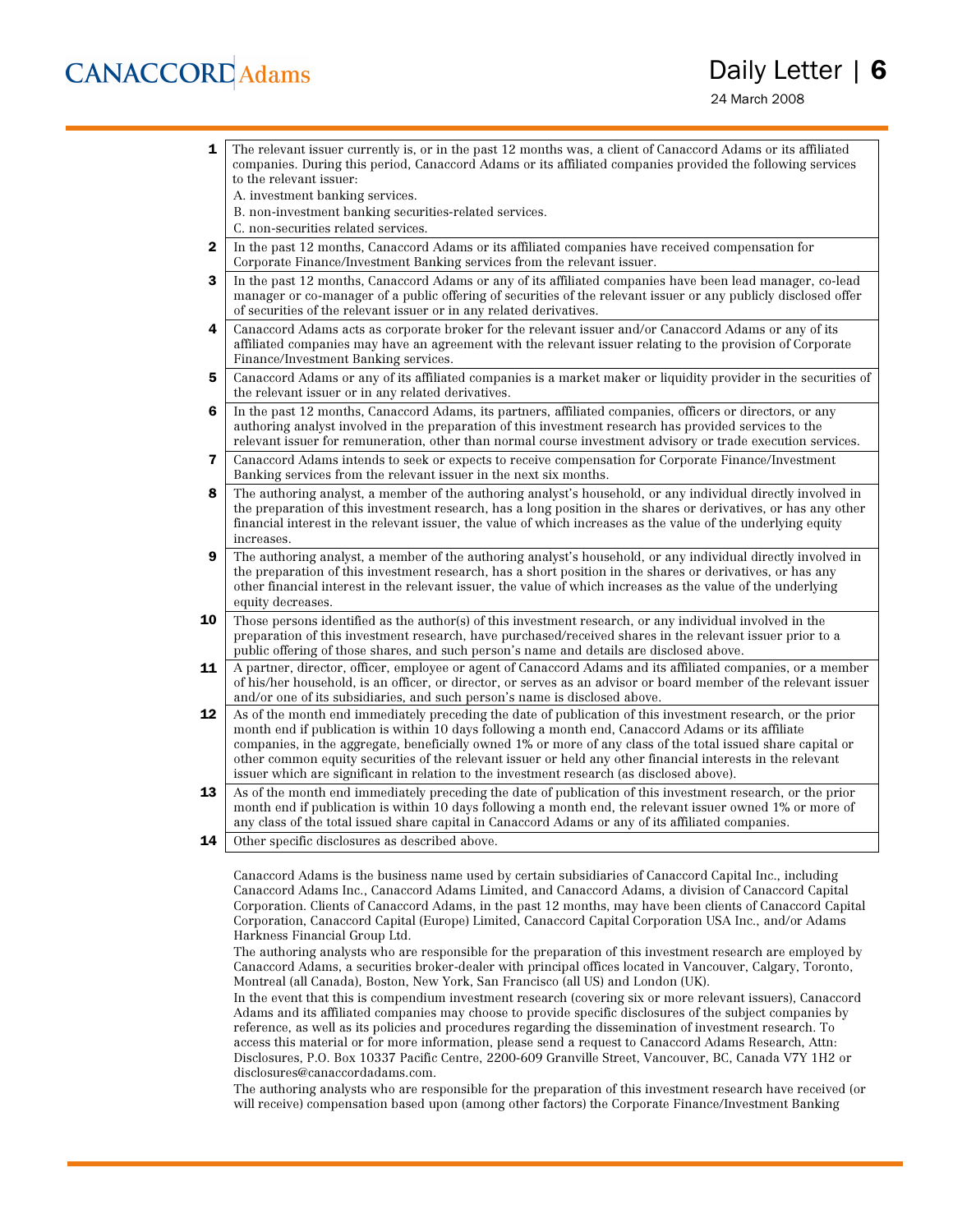24 March 2008

|                                                | revenues and general profits of Canaccord Adams. However, such authoring analysts have not received, and<br>will not receive, compensation that is directly based upon or linked to one or more specific Corporate<br>Finance/Investment Banking activities, or to recommendations contained in the investment research.<br>Canaccord Adams and its affiliated companies may have a Corporate Finance/Investment Banking or other<br>relationship with the company that is the subject of this investment research and may trade in any of the<br>designated investments mentioned herein either for their own account or the accounts of their customers, in<br>good faith or in the normal course of market making. Accordingly, Canaccord Adams or their affiliated<br>companies, principals or employees (other than the authoring analyst(s) who prepared this investment<br>research) may at any time have a long or short position in any such designated investments, Related<br>designated investments or in options, futures or other derivative instruments based thereon.<br>Some regulators require that a firm must establish, implement and make available a policy for managing<br>conflicts of interest arising as a result of publication or distribution of investment research. This investment<br>research has been prepared in accordance with Canaccord Adams' policy on managing conflicts of interest,<br>and information barriers or firewalls have been used where appropriate. Canaccord Adams' policy is<br>available upon request. |
|------------------------------------------------|------------------------------------------------------------------------------------------------------------------------------------------------------------------------------------------------------------------------------------------------------------------------------------------------------------------------------------------------------------------------------------------------------------------------------------------------------------------------------------------------------------------------------------------------------------------------------------------------------------------------------------------------------------------------------------------------------------------------------------------------------------------------------------------------------------------------------------------------------------------------------------------------------------------------------------------------------------------------------------------------------------------------------------------------------------------------------------------------------------------------------------------------------------------------------------------------------------------------------------------------------------------------------------------------------------------------------------------------------------------------------------------------------------------------------------------------------------------------------------------------------------------------------------------------------------------|
|                                                | The information contained in this investment research has been compiled by Canaccord Adams from sources<br>believed to be reliable, but (with the exception of the information about Canaccord Adams) no representation<br>or warranty, express or implied, is made by Canaccord Adams, its affiliated companies or any other person<br>as to its fairness, accuracy, completeness or correctness. Canaccord Adams has not independently verified<br>the facts, assumptions, and estimates contained herein. All estimates, opinions and other information<br>contained in this investment research constitute Canaccord Adams' judgement as of the date of this<br>investment research, are subject to change without notice and are provided in good faith but without legal<br>responsibility or liability.                                                                                                                                                                                                                                                                                                                                                                                                                                                                                                                                                                                                                                                                                                                                                   |
|                                                | Canaccord Adams salespeople, traders, and other professionals may provide oral or written market<br>commentary or trading strategies to our clients and our proprietary trading desk that reflect opinions that are<br>contrary to the opinions expressed in this investment research. Canaccord Adams' affiliates, proprietary<br>trading desk, and investing businesses may make investment decisions that are inconsistent with the<br>recommendations or views expressed in this investment research.                                                                                                                                                                                                                                                                                                                                                                                                                                                                                                                                                                                                                                                                                                                                                                                                                                                                                                                                                                                                                                                        |
|                                                | This investment research is provided for information purposes only and does not constitute an offer or<br>solicitation to buy or sell any designated investments discussed herein in any jurisdiction where such offer or<br>solicitation would be prohibited. As a result, the designated investments discussed in this investment<br>research may not be eligible for sale in some jurisdictions. This investment research is not, and under no<br>circumstances should be construed as, a solicitation to act as a securities broker or dealer in any jurisdiction<br>by any person or company that is not legally permitted to carry on the business of a securities broker or<br>dealer in that jurisdiction. This material is prepared for general circulation to clients and does not have<br>regard to the investment objectives, financial situation or particular needs of any particular person. Investors<br>should obtain advice based on their own individual circumstances before making an investment decision. To<br>the fullest extent permitted by law, none of Canaccord Adams, its affiliated companies or any other person<br>accepts any liability whatsoever for any direct or consequential loss arising from or relating to any use of the<br>information contained in this investment research.                                                                                                                                                                                                                                       |
| <b>For Canadian Residents:</b>                 | This Investment Research has been approved by Canaccord Adams, a division of Canaccord Capital<br>Corporation, which accepts responsibility for this Investment Research and its dissemination in Canada.<br>Canadian clients wishing to effect transactions in any Designated Investment discussed should do so through<br>a qualified salesperson of Canaccord Adams, a division of Canaccord Capital Corporation in their particular<br>jurisdiction.                                                                                                                                                                                                                                                                                                                                                                                                                                                                                                                                                                                                                                                                                                                                                                                                                                                                                                                                                                                                                                                                                                         |
| <b>For United Kingdom</b><br><b>Residents:</b> | This Investment Research complies with of the Financial Services Authority's Handbook's chapter on Conduct<br>of Business and is approved by Canaccord Adams Limited, which is regulated and authorized by the<br>Financial Services Authority, in connection with its distribution in the United Kingdom. This material is not<br>for distribution in the United Kingdom to private customers, as defined under the rules of the Financial<br>Services Authority. Canaccord Adams Limited accepts responsibility for this Investment Research and its<br>dissemination in the United Kingdom. The information contained in this Investment Research is only<br>intended for distribution in the UK to persons who qualify as intermediate customers or market<br>counterparties, as defined under the rules of the Financial Services Authority.                                                                                                                                                                                                                                                                                                                                                                                                                                                                                                                                                                                                                                                                                                                |
| <b>For United States</b><br><b>Residents:</b>  | Canaccord Adams Inc., a US registered broker-dealer, accepts responsibility for this Investment Research and<br>its dissemination in the United States. This Investment Research is intended for distribution in the United<br>States only to certain US institutional investors. US clients wishing to effect transactions in any Designated<br>Investment discussed should do so through a qualified salesperson of Canaccord Adams Inc.                                                                                                                                                                                                                                                                                                                                                                                                                                                                                                                                                                                                                                                                                                                                                                                                                                                                                                                                                                                                                                                                                                                       |
| <b>For European Residents:</b>                 | If this Investment Research is intended for disclosure in any jurisdiction other than the United Kingdom, the<br>US or Canada, then the relevant rules and regulatory requirements of that jurisdiction will apply.                                                                                                                                                                                                                                                                                                                                                                                                                                                                                                                                                                                                                                                                                                                                                                                                                                                                                                                                                                                                                                                                                                                                                                                                                                                                                                                                              |